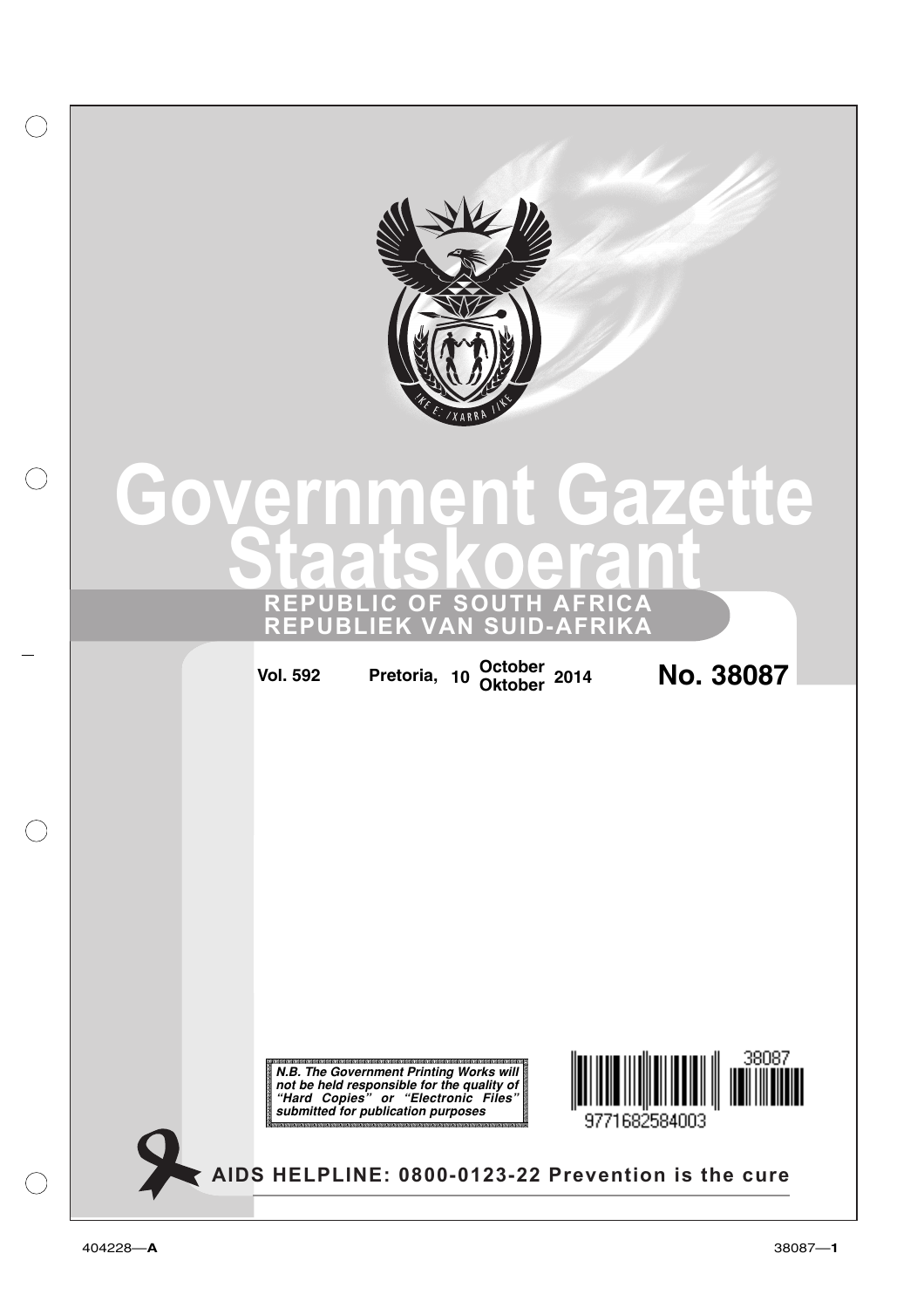## **IMPORTANT NOTICE**

**The Government Printing Works will not be held responsible for faxed documents not received due to errors on the fax machine or faxes received which are unclear or incomplete. Please be advised that an "OK" slip, received from a fax machine, will not be accepted as proof that documents were received by the GPW for printing. If documents are faxed to the GPW it will be the sender's responsibility to phone and confirm that the documents were received in good order.**

**Furthermore the Government Printing Works will also not be held responsible for cancellations and amendments which have not been done on original documents received from clients.**

# **CONTENTS • INHOUD**

**Gazette** No. Page<br>No. No.  $\sim$  No.

### **GENERAL NOTICE**

### **Independent Communications Authority of South Africa**

General Notice

881 Electronic Communications Act (36/2005): Ownership by historically disadvantaged groups in relation to individual electronic communications service (I-ECS) and individual electronic communications network service (I-ECNS) licence transfer applications .......................................................................................................................................... 3 38087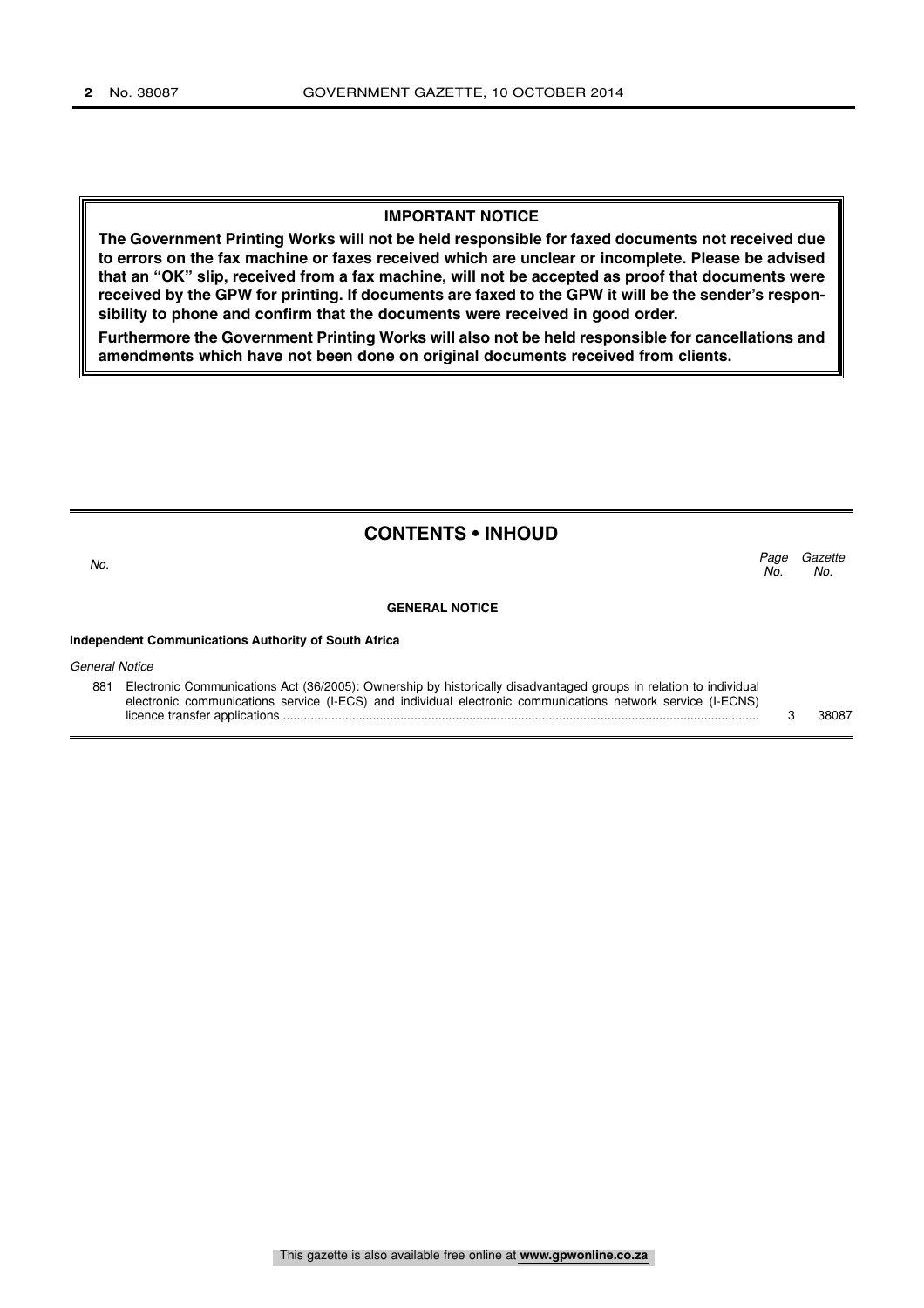# GENERAL NOTICE

# **NOTICE 881 OF 2014**



ELECTRONIC COMMUNICATIONS ACT, 2005 (ACT NO. 36 OF 2005)

OWNERSHIP BY HISTORICALLY DISADVANTAGED GROUPS IN RELATION TO INDIVIDUAL ELECTRONIC COMMUNICATIONS SERVICE (I-ECS) AND INDIVIDUAL ELECTRONIC COMMUNICATIONS NETWORK SERVICE (I-ECNS) LICENCE TRANSFER APPLICATIONS

- 1. Section 2(h) of the Electronic Communications Act, 2005 (Act No. 36 of 2005) (ECA) stipulates that one of its objectives is to promote broad-based black economic empowerment.
- 2. Section 9 (2) (b) of the ECA requires the Authority in inviting applications for individual licences, to include the percentage of equity ownership to be held by persons from historically disadvantaged groups (HDGs), which must not be less than 30%, or to impose of such other conditions or higher percentage as may be prescribed under section 4(3)(k) of the Independent Communications Authority of South Africa Act No.13 of 2000 (ICASA Act), as amended.
- 3. Regulation 12(c) of the Licensing Processes and Procedures Regulations, 20101 ("the Regulations"), which was intended to be an amendment to the 2008 Processes and Procedures Regulations<sup>2</sup>, gives the Authority a discretion to approve transfer of an individual licence where the transferee's ownership and control by HDGs is less than 30%.

<sup>&</sup>lt;sup>1</sup> Government Gazette No. 33293 of 2010.

<sup>2</sup> Regulations on Processes and Procedures in respect of Applications, Amendments, Renewals, Surrender and Transfer of Individual licences and applications for the Amendment, Renewal and Transfer of licences and applications for Special Temporary Authorisations in terms of the Electronic Communications Act, 2005 ("the 2008 Regulations").